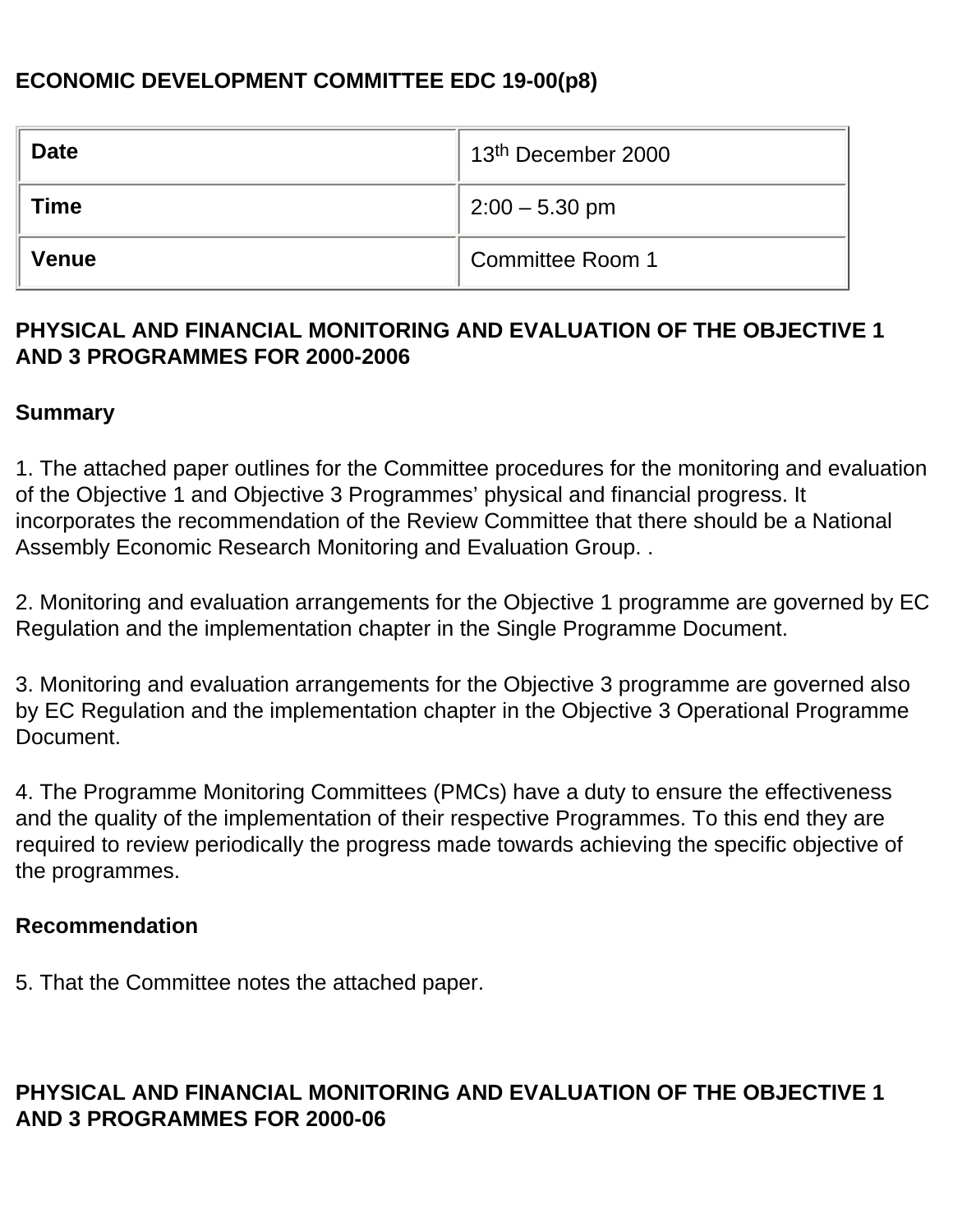# **Background**

1. The monitoring and evaluation requirements of both the Objective 1 and Objective 3 Programmes are governed by Articles 36-43 of EC Regulation 1260/1999 and the implementation chapters of the Programming Documents. The quality and effectiveness of the implementation of the Programmes is assessed by measuring progress towards achieving the financial and impact indicators defined in the Programme Documents. Evaluation issues are considered by each PMC and the papers are available on the WEFO website.

#### **Financial Monitoring**

2. WEFO is responsible for claiming grant from the Commission for the Programmes in instalments based upon declarations of certified expenditure. The Commission, however, will automatically decommit grant from a Programme for which it has not received an acceptable payments application. Annually the Commission will decommit the difference between the grant commitment set out in the financial tables and the amount of grant drawn down. To enable the PMC to monitor the decommitment rule set out in the Regulations the latest target of grant drawdown for each fund is compared regularly with that drawn down to date.

3. Reports will be made to each PMC on grant committed and paid to the sponsors by Priority, Measure and Fund and include average grant rate and grant draw down from the Commission enabling the Committees to monitor the progress of the Programme against the financial tables set out in the Programme Complement. Reports will be made also to the Economic Development Committee on expenditure and forecast by Fund against Assembly budgets.

## **Progress Monitoring**

4. WEFO will monitor closely the achievements of each project to establish the physical progress of the Programme. Each project will be set specific targets agreed with the sponsor during the assessment of applications. Information on progress in meeting project targets will be collected on payment claim forms. These indicators form the evaluation framework for the Programme. Reports are to be made to each PMC on the progress of each Priority and Measure compared with the targets set for the activity, results and impact indicators; also included will be detail of progress in respect of the cross cutting themes of Equal Opportunities, Information Society and Environmental Sustainability.

## **Annual Reports**

5. Article 37 of the Regulations requires WEFO to prepare an Annual Report for each full calendar year of the Programme's implementation. The report will be forwarded to the Commission within 6 months of the end of each year of implementation. The report will be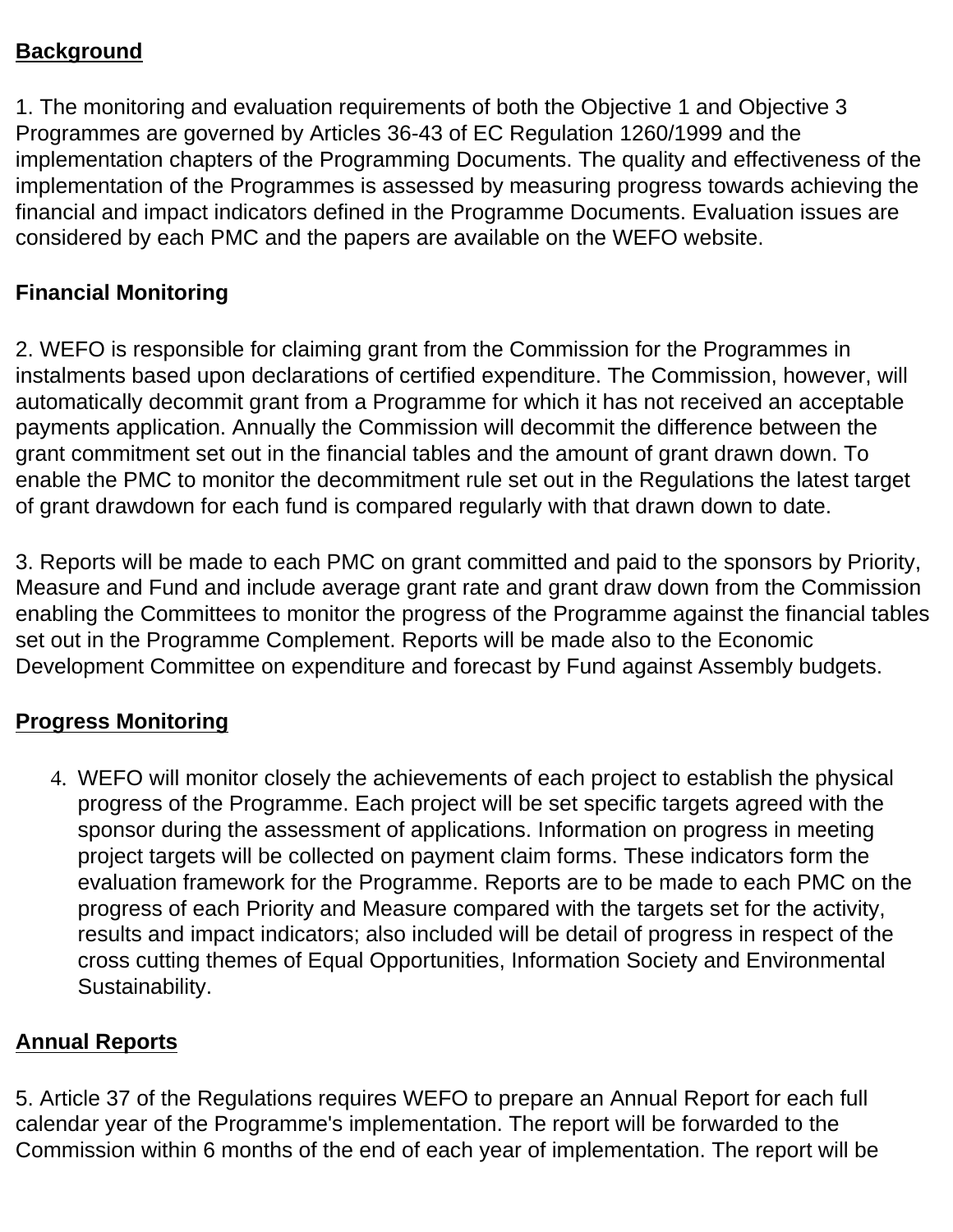examined and approved by the Monitoring Committee before it is sent to the Commission. The first reports are due by 30 June 2002.

- 6. The Report is required to cover:
	- changes in the socio-economic situation of the Programme area which is of relevance to the implementation of the Programme;
	- progress in implementing the proprieties and measures in relation to their specific targets;
	- the financial implementation of the Programme;
	- the steps taken by WEFO and the Monitoring Committee to ensure the quality and effectiveness of implementation;
	- the steps taken to ensure compatibility with Community policies, and
	- the progress on financing of major projects and global grants.

7. A final report on each Programme will be submitted to the Commission within six months of the final date of eligibility of expenditure. These will contain similar information and be subject to procedures as for annual reports.

# **Annual Monitoring Business Plan**

8. To demonstrate that the Programme is progressing as planned, Monitoring Committees will receive an annual Monitoring Business Plan as a supplement to the annual reporting mechanism. This will set out estimates of commitment and payment for each year against each measure, and subsequent reporting of actual outturn in terms of commitments, payments and outputs against targets.

9. The Monitoring Committees considered at their first meetings reports setting out WEFO's best estimate of anticipated operations for the remainder of 2000. Within three months of each year-end, the Monitoring Committees will receive a further report on actual progress during the year together with a report on anticipated operations to take place in the next year of the Programmes' implementation.

# **Financial Control Visits**

10. A programme of site visits will start in 2001. The visits will verify the physical and financial progress of projects, that they are in accordance with the approved applications and that procurement and publicity arrangements have been adhered to, and make a wider qualitative assessment of the project. Each Programme Annual Report will report on the progress of the visits.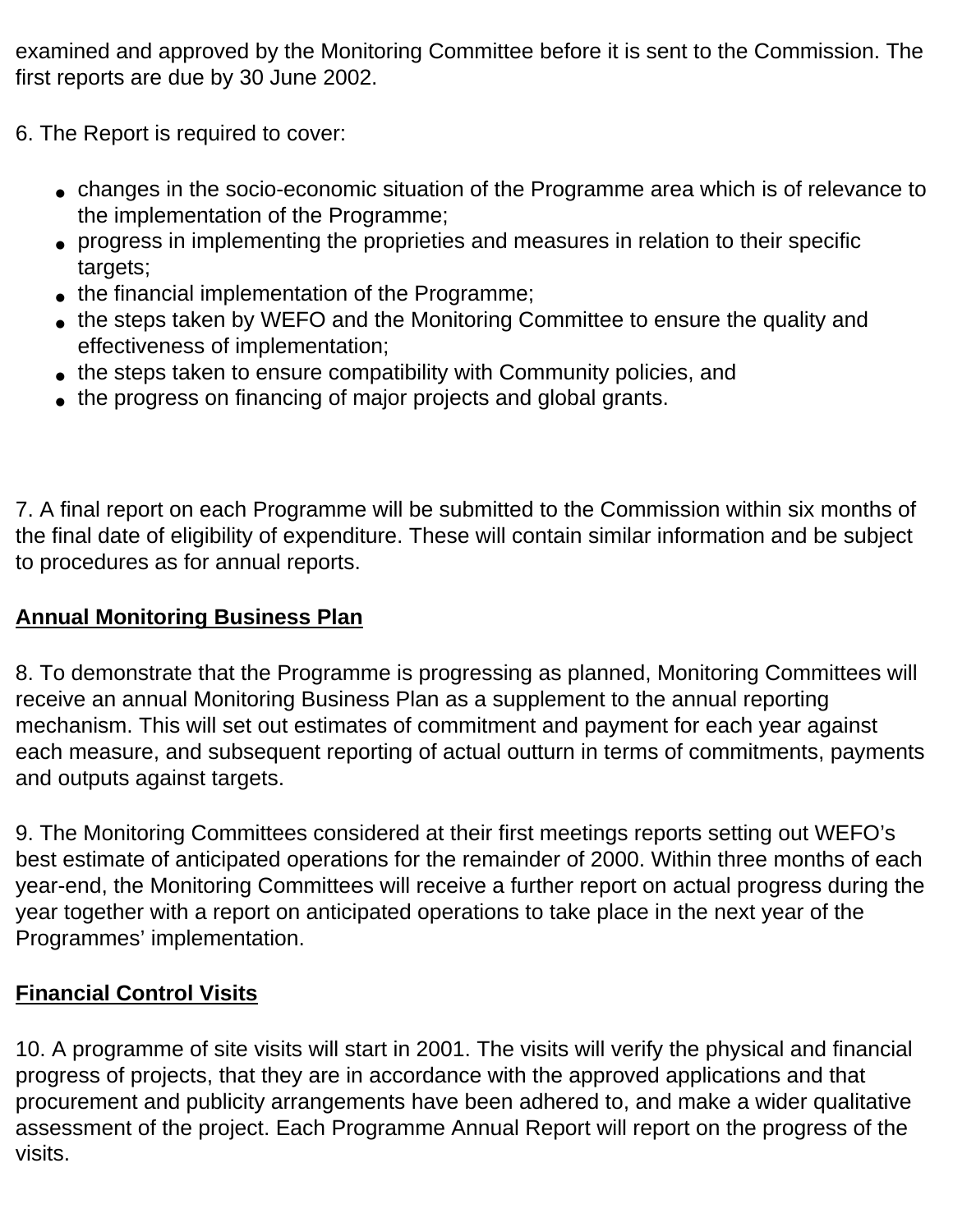11. The Regulations require 5% (minimum) of the total eligible expenditure to be verified to check that operations financed by the Structural Funds have been properly carried out, to prevent and take action against irregularities, and to recover any amounts lost as a result of an irregularity.

# **Evaluation**

12. All Community Structural Assistance will be subject to a mid-term and ex-post evaluation to gauge the effectiveness of the Programmes.

13. The key elements of the mid-term evaluation, to be carried out by an independent assessor, are to;

- assess the progress which the Programme is making towards achieving its targets and the use made of financial resources;
- determine the extent to which the SPD remains consistent with the socio-economic situation of the area at that time;
- assess the appropriateness of the Programme's implementation and monitoring mechanisms;
- make recommendations for achieving the most efficient use of the remaining resources available under the Programme.

14. The mid-term evaluation will be submitted to the respective Monitoring Committee and sent to the Commission no later than 31 December 2003, with a view to re-examining the Programme, and as necessary adapting it to reflect changed circumstances.

15. The European Commission is responsible for taking forward the ex-post evaluation of the Programmes, in collaboration with WEFO. The evaluations will be undertaken by independent assessors and completed not later than three years after the end of the programming period. They will cover the utilisation of resources, the effectiveness and efficiency of the Programmes, their respective impacts and will draw conclusions regarding policy on economic and social cohesion. They will also cover the factors contributing to the success or failure of implementation and the achievements and results, including their sustainability.

# **Equal Opportunities**

16. Section 4 of the programme complement sets out the way the cross cutting themes are to be implemented. It requires an Equality Unit to be established within WEFO to ensure good training, implementation, monitoring and evaluation procedures are developed for the organisation and dissemination of the programme and that the PMC should receive an annual Equal Opportunity monitoring report, setting out progress towards meeting the specific targets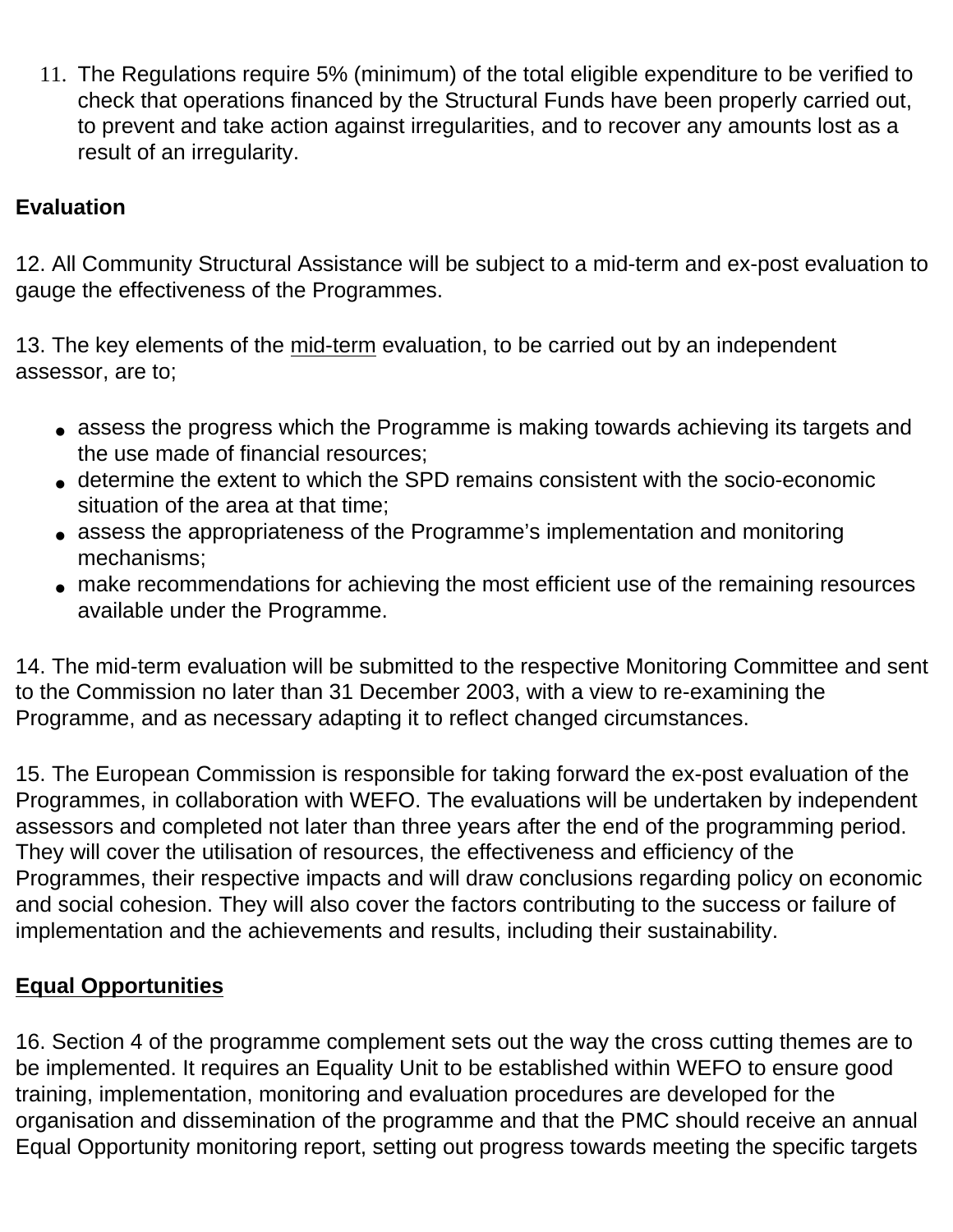set out in the SPD and OP and on gender mainstreaming.

# **Performance Reserve**

17. The allocation of the performance reserve will be carried out on the basis of an assessment, undertaken by WEFO, on the separate performance of the SPD and OP and are to be made not later than 31 December 2003, using selected indicators reflecting management, financial implementation and effectiveness. The indicators are listed in the implementation chapter of the SPD and OP.

18. WEFO is responsible with the Commission for establishing mid-term targets for each priority against which actual mid-term performance can be compared. Those priorities performing well will be eligible to receive additional funding under the reserve.

# **Individual Projects**

19. Information on individual approved projects for all programmes will be available on the WEFO web site.

## **Evaluation Strategy**

20. Evaluation strategies are being developed by WEFO for each Programme, for endorsement by the Monitoring Committees. These are based on the premise that evaluation is an on going process, not something that happens only twice in the life of the Programmes. An Objective 3 ESF strategy has been proposed, and evaluation strategies for ERDF, EAGGF and FIFG evaluation in Objective 1 will follow shortly.

21. The evaluation provisions included in the Programme documents refer to work which is in hand to develop a common framework for evaluating the impact of ESF supported activity on individuals, companies and organisations in each of the countries of the UK and the Commission's requirements for the mid-term and ex-post evaluations of the programme.

22. While the Monitoring Committees have overall responsibility for ensuring that arrangements are in place to evaluate properly the impact of the programme and to meet the Commission's requirements, a degree of consistency in the approach to evaluating ESF is necessary to ensure that data can be provided at a UK level to inform the National Action Plan for Employment. The UK framework includes common indicators for measuring the impact of the programme and an agreed methodology for gathering the required information. These core indicators have already been incorporated into both the Programme Document and the draft Programme Complements.

23. An Evaluation Standing Group (ESG) has been established at an UK level to take forward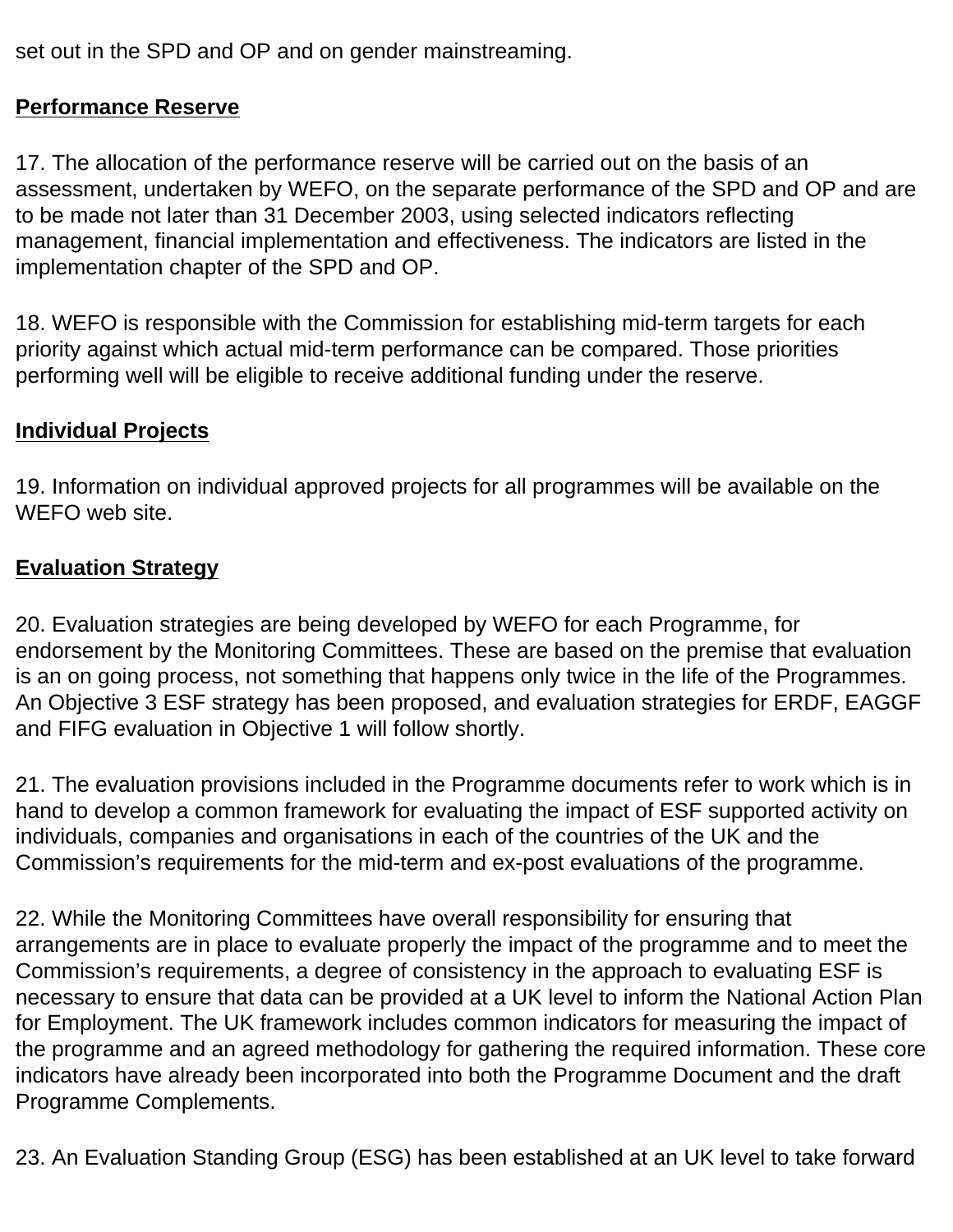the work on developing a common framework for evaluating ESF in all European programmes over the period 2000-20006. Based on the advice of the ESG ESF evaluation strategies are being devised for each Programme.

24. The Objective 3 Monitoring Committee has agreed an evaluation strategy and work programme for the Objective 3 programme. This provides a basis for evaluating the success of the programme in meeting its objectives. The strategy incorporates the core elements of the UK framework for evaluating ESF and also identifies additional areas of interest in the Objective 3 context. A similar evaluation strategy and work programme for the Objective 1 programme will be presented to the Objective 1 Monitoring Committee soon. Whilst this will provide for the seamless evaluation of ESF projects across the Objective 1 and 3 programme areas it will also incorporate proposals for the evaluation of the other Structural Funds.

# **Professional Support**

25. A small specialist evaluation team within the Research and Development Group dedicated to Structural Funds work is to be established. The requirement is based on the additional workload. Particularly the more stringent requirements of the new programme evaluation strategies to provide analysis to inform reports on programmes as well as advising on the development and implementation of evaluation strategies for the programmes. The requirement for this support is growing because the new Structural Funds Programme regimes have greater monitoring and evaluation requirements, which if ignored will lead to decommitment and claw back of European monies.

26. The team will include one expert from each of the disciplines of economics, statistics and evaluation - a team leader, researcher/evaluator supported by an assistant statistician and an assistant economist, plus administration support. The team's responsibilities will be to:

- Manage research and evaluation projects, including annual and mid term reports required by EC regulations.
- Advise on the specification and collection of monitoring information, and analyse that information to inform evaluation reports
- Advise WEFO on local and priority strategic/regional action plans and on individual project appraisal
- Contribute to the development and implementation of evaluation strategies and the production of Monitoring Committee and EDC reports
- Represent the Assembly on the ESF Evaluation Standing Group and other UK/ European fora;

**Ensure that the results of monitoring and evaluation and the identification of best practise are fed back to the Partnership to inform and improve the management of the Structural Funds Programmes**